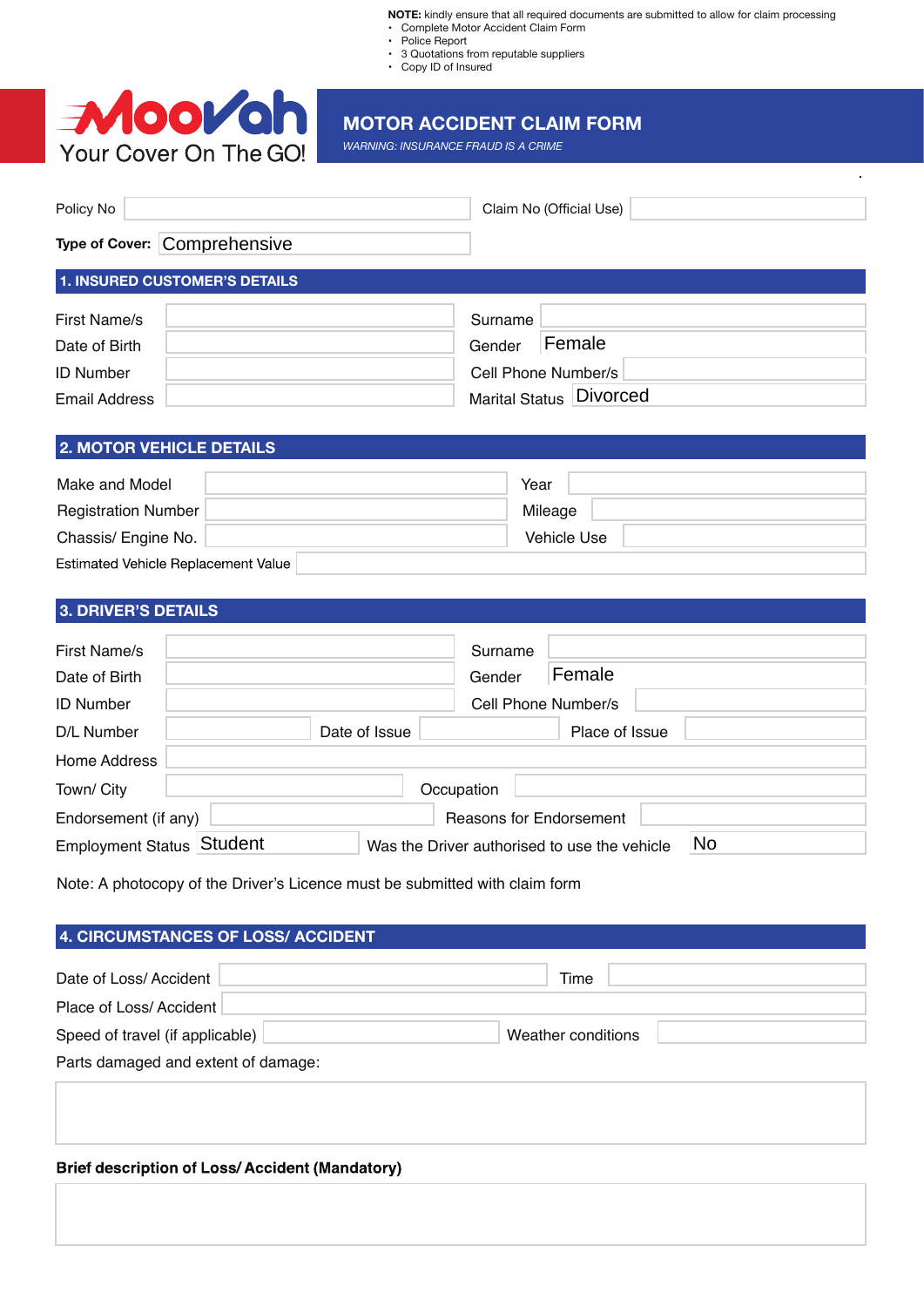

### **DETAILS OF PASSENGERS IN INSURED VEHICLE (If applicable)**

| Name &<br><b>Surname</b> | Age | Relationship | <b>Address</b> | <b>ID Number</b> | <b>Contact</b><br><b>Number</b> | <b>Extent of Injury</b> |
|--------------------------|-----|--------------|----------------|------------------|---------------------------------|-------------------------|
|                          |     |              |                |                  |                                 |                         |
|                          |     |              |                |                  |                                 |                         |
|                          |     |              |                |                  |                                 |                         |
|                          |     |              |                |                  |                                 |                         |
|                          |     |              |                |                  |                                 |                         |

#### **POLICE DETAILS**  $5.$

Policy No.

| Did Police attend scene of Loss/ Accident<br>Yes<br>⊢No |                |                        |         |  |  |
|---------------------------------------------------------|----------------|------------------------|---------|--|--|
| <b>Station Reported</b>                                 | Date of Report |                        | TAB NO. |  |  |
| Officer who attended to Loss/Accident                   |                | <b>Contact Details</b> |         |  |  |

#### THIRD PARTY DETAILS (If applicable) 6.

| First Name/s         | Surname                                                         |  |  |
|----------------------|-----------------------------------------------------------------|--|--|
| <b>ID Number</b>     | Cell Phone Number/s                                             |  |  |
| <b>Email Address</b> |                                                                 |  |  |
| D/L Number           | Date of Issue<br>Place of Issue                                 |  |  |
| Home Address         |                                                                 |  |  |
| Town/ City           | Occupation                                                      |  |  |
|                      | Kind of property and extent of damage                           |  |  |
|                      |                                                                 |  |  |
|                      |                                                                 |  |  |
|                      | If Motor Vehicle: Make and Model<br><b>Registration Number:</b> |  |  |

# **7. DETAILS OF PERSONS INJURED IN THIRD PARTY VEHICLE**

Insurer Type of Insurance

| Name &<br><b>Surname</b> | Age | Relationship | <b>Address</b> | <b>ID Number</b> | <b>Contact</b><br><b>Number</b> | <b>Extent of Injury</b> |
|--------------------------|-----|--------------|----------------|------------------|---------------------------------|-------------------------|
|                          |     |              |                |                  |                                 |                         |
|                          |     |              |                |                  |                                 |                         |
|                          |     |              |                |                  |                                 |                         |
|                          |     |              |                |                  |                                 |                         |
|                          |     |              |                |                  |                                 |                         |